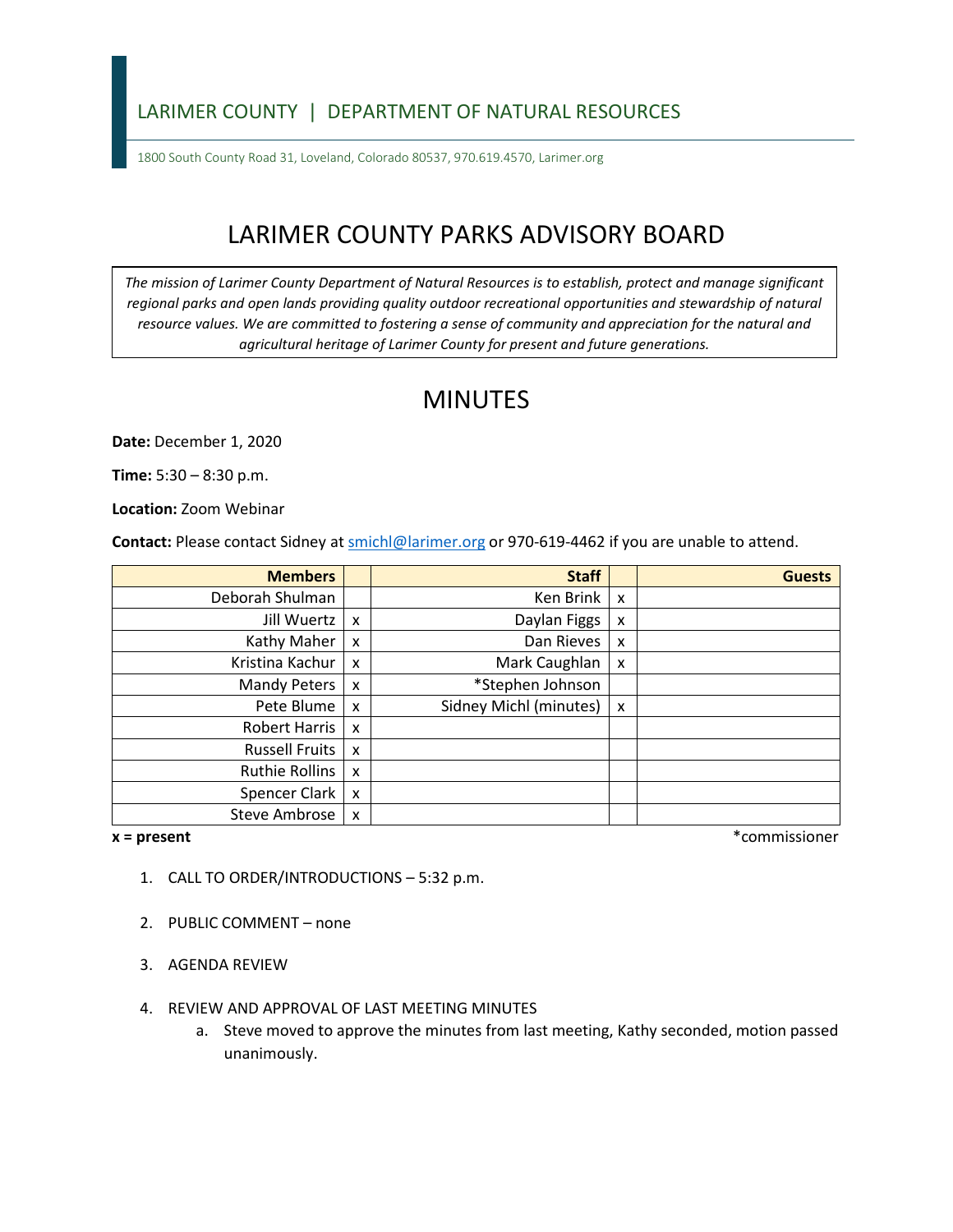#### 5. INFORMATION & ANNOUNCEMENTS

- a. Natural Resource events for this month: [larimer.org/naturalresources.](https://www.larimer.org/naturalresources)
- b. To sign up for Parks Advisory Board updates, go to [apps.larimer.org/subscriptions.cfm,](https://apps.larimer.org/subscriptions.cfm) enter your email, click "Subscribe," and check the "Parks Advisory Board" box.

#### 6. UPDATES & REPORTS

- a. Park District updates Dan/Mark
	- i. Dan working on fall maintenance projects, resurfaced Flatiron Road and will use extra funds to resurface campsite loops. Camp hosts are moved out but camping remains busy. Implemented a pilot project to issue same-day reservations. Boat ramps are closed, Marina and Sail Club infrastructure is removed from the lake and stored for the winter. Next project is ANS shelters, currently prepping pad sites.
	- ii. Mark replacing water lines at Inlet Bay campground and redoing water pedestals. Cabin design will be out to bid late January/early February with construction anticipated in March. Working to get ANS structures in place this month. Boat ramps are closed, fishing remained busy until the end of the season. ANS season kicks off April 1<sup>st</sup> through last Sunday in November, starting to plan for next year. Hope to make ANS supervisor a full-time or limited term position. Rangers have been busy and the department lost a full-time ranger to a cardiac event last week. 2020 has been challenging, cautiously looking forward to 2021.
	- iii. Ken announced his retirement after 5 years with the county and said this will be his last PAB meeting. Daylan said details for an open house will be forthcoming.
- b. Quarterly board report (July-September) Daylan
	- i. DNR was awarded the GOCO Resilient Communities grant, which will help fund Sky View Campground. Project construction is anticipated in the spring.
	- ii. Highlights from the report:
		- 1. Hawk Canyon Ranch acquisition at Red Mountain Open Space
		- 2. FLAP grant funding for reservoir infrastructure improvements
		- 3. Completion of Soldier Canyon Dam maintenance project at Horsetooth Reservoir

#### 7. DISCUSSION ITEMS

- a. Horsetooth Mountain Open Space Management Plan update Daylan
	- i. The management plan kicked off in November, stakeholders and a technical advisory group are being finalized this month. Public engagement will occur on online platforms due to COVID-19 restrictions. Daylan asked board members to consider their involvement in the process. Mandy, Kristina, and Spencer expressed interest in the advisory group.
	- ii. Ruthie asked about the plan's general components, Daylan said it is intended to be a living document with a list of action items to be implemented within 3-5